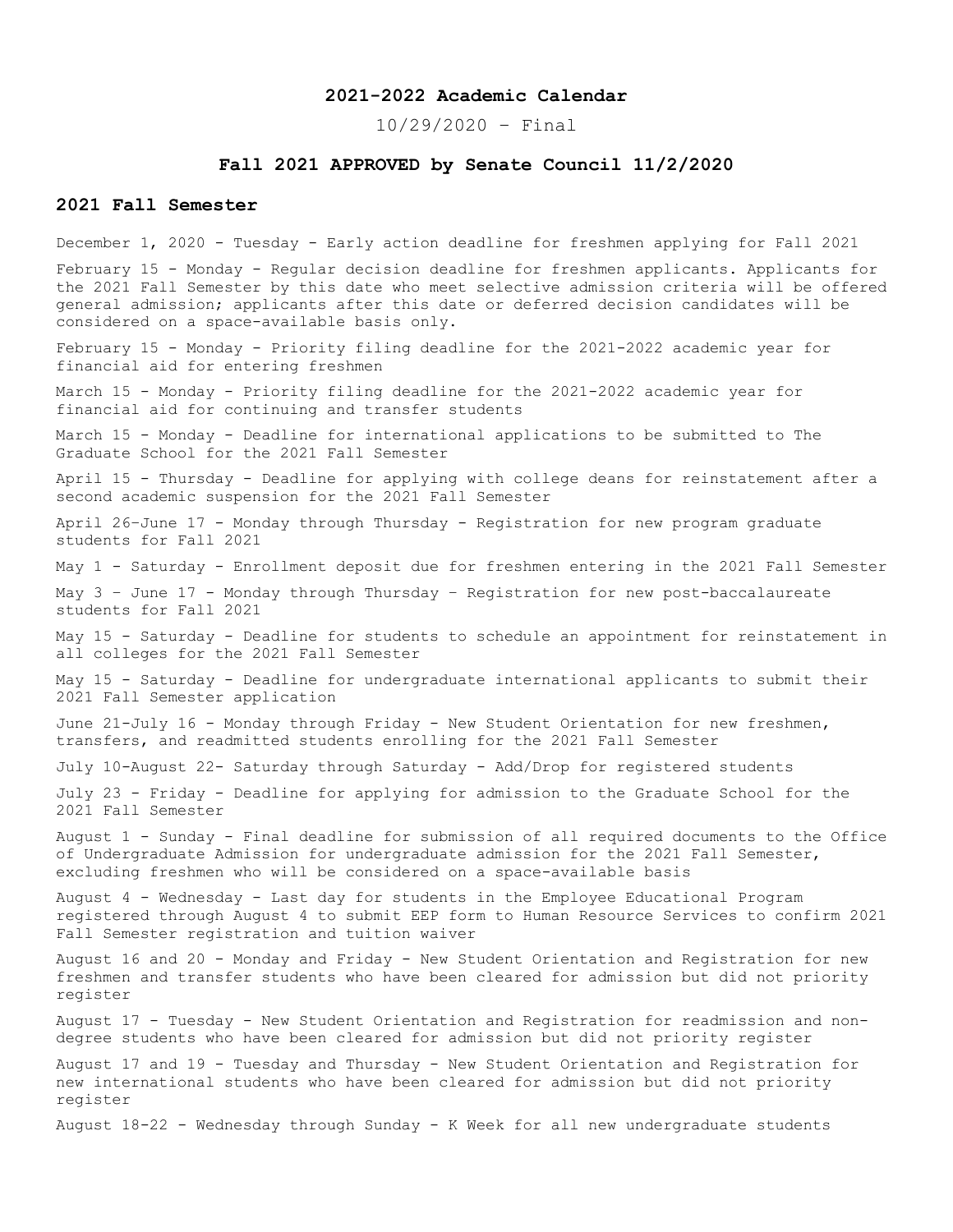August 22 - Sunday - Last day a student may officially drop a course or withdraw from all classes with the University Registrar for a full refund of fees August 22 - Sunday - Payment deadline of registration fees and/or housing and dining fees – if total amount due is not paid as indicated on the account statement, a late payment fee of 1.5 percent of the amount past due will be assessed August 23 - Monday - First day of classes August 23-27 - Monday through Friday - Late registration for returning students who did not priority register and new applicants cleared late for admission. A late fee is assessed students who register late. August 27 - Friday - Last day to add a class for the 2021 Fall Semester August 27 - Friday - Last day to officially withdraw from the University or reduce course load and receive an 80 percent refund September 1 - Wednesday - Last day for students in the Employee Educational Program who registered and/or changed schedules after August 4 to submit EEP form to Human Resource Services to confirm 2021 Fall Semester registration and tuition waiver September 6 - Monday - Labor Day – Academic Holiday September 10 - Friday - Last day to drop a course without it appearing on the student's transcript September 10 - Friday - Last day to change grading option (pass/fail to letter grade or letter grade to pass/fail; credit to audit or audit to credit) September 20 - Monday - Last day for doctoral candidates for a December degree to submit a Notification of Intent to schedule a final examination in The Graduate School September 22 - Wednesday - Last day to officially withdraw from the University or reduce course load and receive a 50 percent refund September 22 - Wednesday - Payment deadline of registration fees and/or housing and dining fees – if total amount due is not paid as indicated on the account statement, a late payment fee of 1.5 percent of the amount past due will be assessed September 23 - Thursday - Deadline for submission of application and all required documents to the Office of Undergraduate Admission and University Registrar for change of residency status for 2021 Fall Semester October 11-25 - Monday through Monday - Midterm Grading window is open. The mid-term grading window will close at midnight on October 25. October 11 – November 23 – Monday through Tuesday - Registration for Spring 2021 for new students in the following categories: On-Line Certificate, Non-Degree Students, Certificate Non-Degree Students, Visiting Students, and On-line Degree Seeking October 15 - Friday - Deadline for submission of application and all required documents to the Office of Undergraduate Admission for undergraduate applicants planning to attend November New Student Orientation (including registration for spring classes) October 18 - Monday - Midterm of 2021 Fall Semester – end of ninth week of classes October 18-19 - Monday and Tuesday - Fall Break – Academic Holiday October 25-November 19 - Monday through Wednesday - Students are prohibited from changing academic majors November 1 - Monday - Last day for filing an application for a December 2021 undergraduate or graduate degree online in myUK November 1-23 - Monday through Tuesday - Priority registration for the 2022 Spring Semester November 3 - Wednesday - Last day to withdraw from the University or reduce course load. Students can withdraw or reduce course load after this date only for "urgent non-academic reasons." November 11 - Thursday - Last day candidates for a December 2021 degree can schedule a final examination in the Graduate School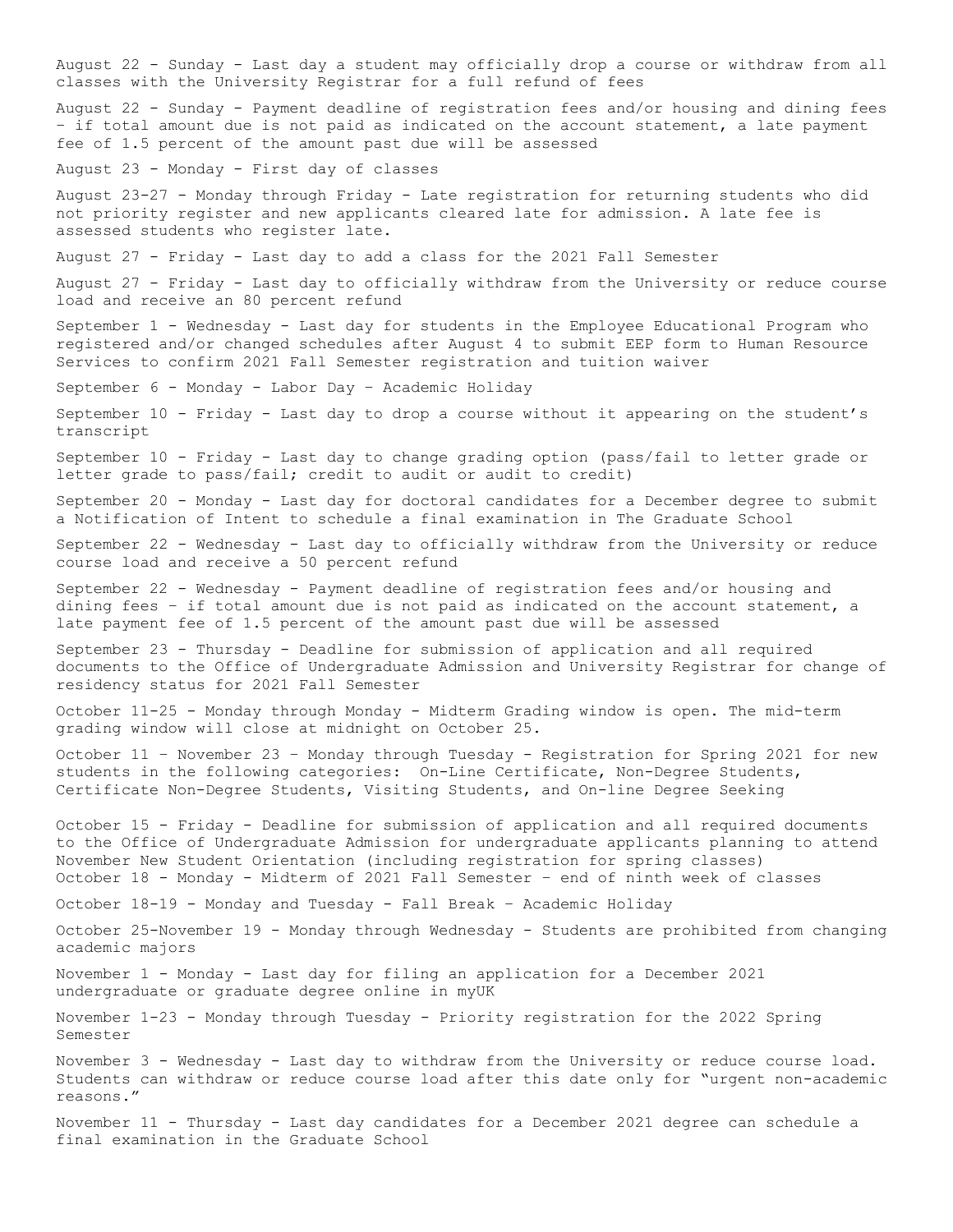November 19 - Friday - 2022 Spring Semester New Student Orientation for new and readmitted undergraduate students November 24-27 - Wednesday through Saturday - Thanksgiving – Academic Holidays November 25 - Thursday - Last day candidates for a December 2021 graduate degree can sit for a final examination November 29, 2021 – January 9, 2022 Monday through Sunday - Registration for new program graduate students for Spring 2022 November 29 – January 9, 2022 – Monday through Sunday – Add/Drop for registered students and for students who have not registered for Spring 2022. December 1 - Wednesday - Early action deadline for freshmen applying for admission for the 2022 Fall Semester December 6 - Monday - Deadline for applying for admission to the Graduate School for the 2022 Spring Semester December 6, 2021 – January 9, 2022 Monday through Sunday – Registration for new postbaccalaureate students for Spring 2022 December 6-20 - Monday through Monday - Final Grading window is open. The final deadline for submission of grades online in the grading portal is 5:00 p.m., December 20. December 8 - Wednesday - Last day for students in the Employee Program registered through December 8 to submit EEP form to Human Resource Services to confirm 2022 Spring Semester registration and tuition waiver December 8 - Wednesday - Last day of classes December 6-8 – Monday through Wednesday – Dead Days – Classes meet December 9-10 – Thursday and Friday – Reading Days – Classes do NOT meet December 10 - Friday – Last day candidates for December 2021 degree to submit thesis/dissertation (ETD) for format review to the Graduate School via UKnowledge December 13-16 - Monday through Thursday - Final Examinations December 17 - Friday - End of 2021 Fall Semester December 17 - Friday - Last day for candidates for a December 2021 degree to submit final revised thesis/dissertation (EDT) for acceptance by the Graduate School for those students who first submitted December 10 December 17-18 – Friday and Saturday - December Commencement December 20 - Monday - Final deadline for submission of grades using Faculty Services in myUK is 5:00 p.m.

|           |    | COURTING OF THRONTING DISTUS THEIR CHINESITY COCT |       |    |                       |              |           |               |
|-----------|----|---------------------------------------------------|-------|----|-----------------------|--------------|-----------|---------------|
|           |    | Mon.                                              | Tues. |    | Wed. Thurs. Fri. Sat. |              |           | Teaching Days |
| August    | 2  | 2                                                 |       | 1  |                       | 1            | August    | 8             |
| September | 3  | 4                                                 | 5     | 5  | 4                     | 4            | September | 25            |
| October   | 3  | 3                                                 | 4     | 4  | 5                     | 5            | October   | 24            |
| November  | 5  | 5                                                 | 3     | 3  | 3                     | 3            | November  | 22            |
| December  |    |                                                   | 2     | 2  | 2                     | $\mathbf{1}$ | December  | 9             |
| Totals    | 14 | 15                                                | 15    | 15 | 15                    | 14           |           | 88            |

SUMMARY OF TEACHING DAYS, FALL SEMESTER 2021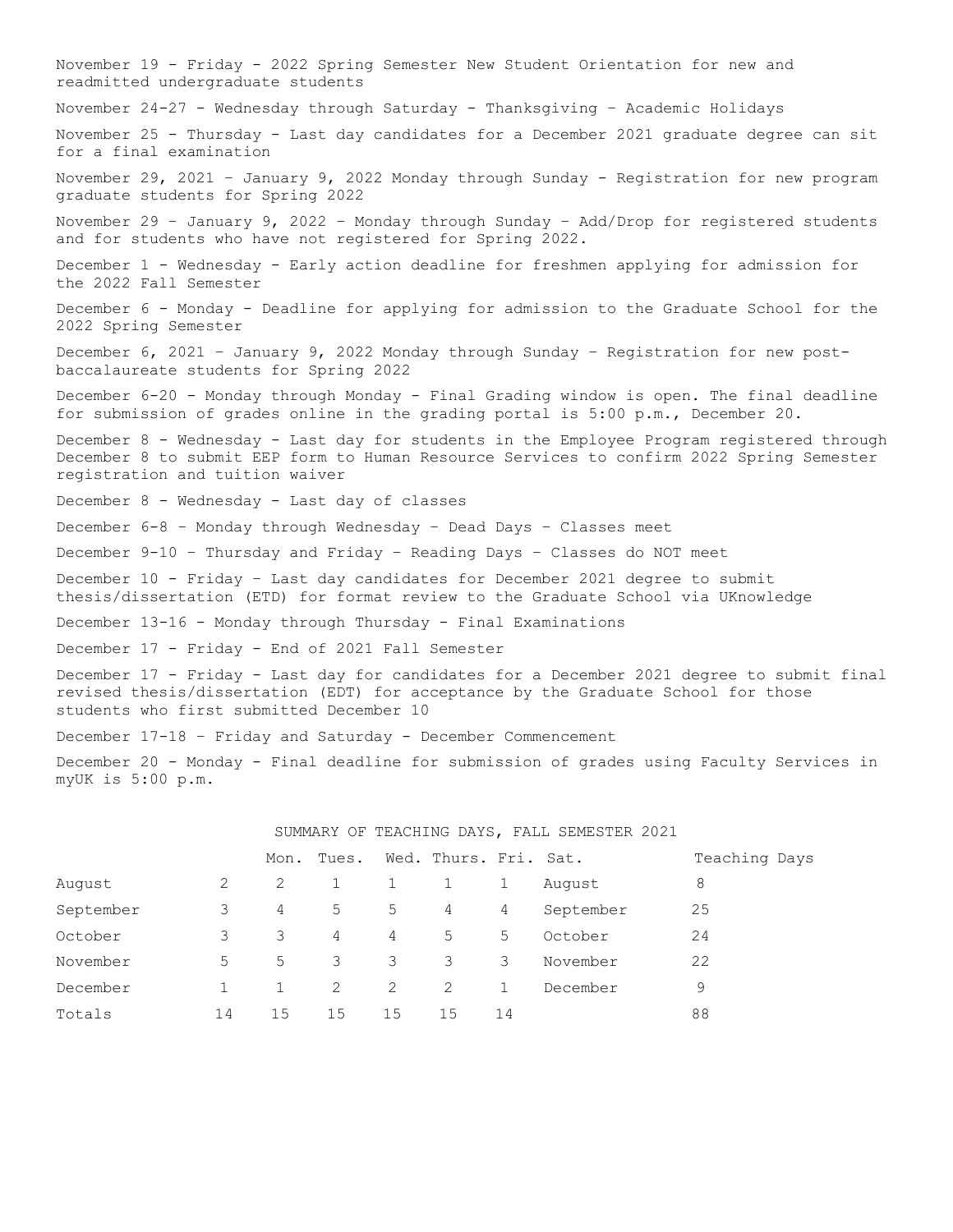### **2021-2022 Winter Intersession**

October 15, 2021 - Friday - Priority deadline for admission to the Winter Intersession November 1-23, 2021 - Monday through Tuesday - Priority registration for Winter Intersession November 29 – December 17 – Monday through Friday – Registration continues for Winter Intersession for currently enrolled students. Winter Intersession registration for newly admitted students December 17, 2021 - Friday - Deadline for admission to the Winter Intersession December 19, 2021 - Sunday - Last day a student may drop a course or cancel registration with the University Registrar for a full refund of fees December 20, 2021 - Monday - First day of class December 20, 2021 - Monday - Last day to add a class for the 2021-2022 Winter Intersession December 20, 2021 - Monday - Last day to officially withdraw from the University or reduce course load and receive an 80 percent refund December 22, 2021 - Wednesday - Payment deadline of registration fees and/or housing and dining fees - if total amount is not paid as indicated on the account statement, a late payment fee of 1.5 percent of the amount past due will be assessed January 3, 2021 - Monday - Last day to officially withdraw from the University or reduce course load and receive a 50 percent refund January 3, 2021 - Monday - Last day to drop a course without it appearing on the student's transcript January 3, 2021 - Monday - Last day to change a grading option (pass/fail to letter grade or letter grade to pass/fail; credit to audit or audit to credit) January 3, 2021 - Monday - Last day to withdraw from the University or reduce course load. Students can withdraw or reduce course load after this date only for urgent nonacademic reasons. January 4-6 – Tuesday through Thursday – Dead Days – Classes meet January 7, 2022 – Friday - Final Examinations January 7, 2022 – Friday - End of 2021-2022 Winter Intersession January 11, 2022 – Tuesday - Final deadline for submission of grades using Faculty Services in myUK is 5:00 p.m.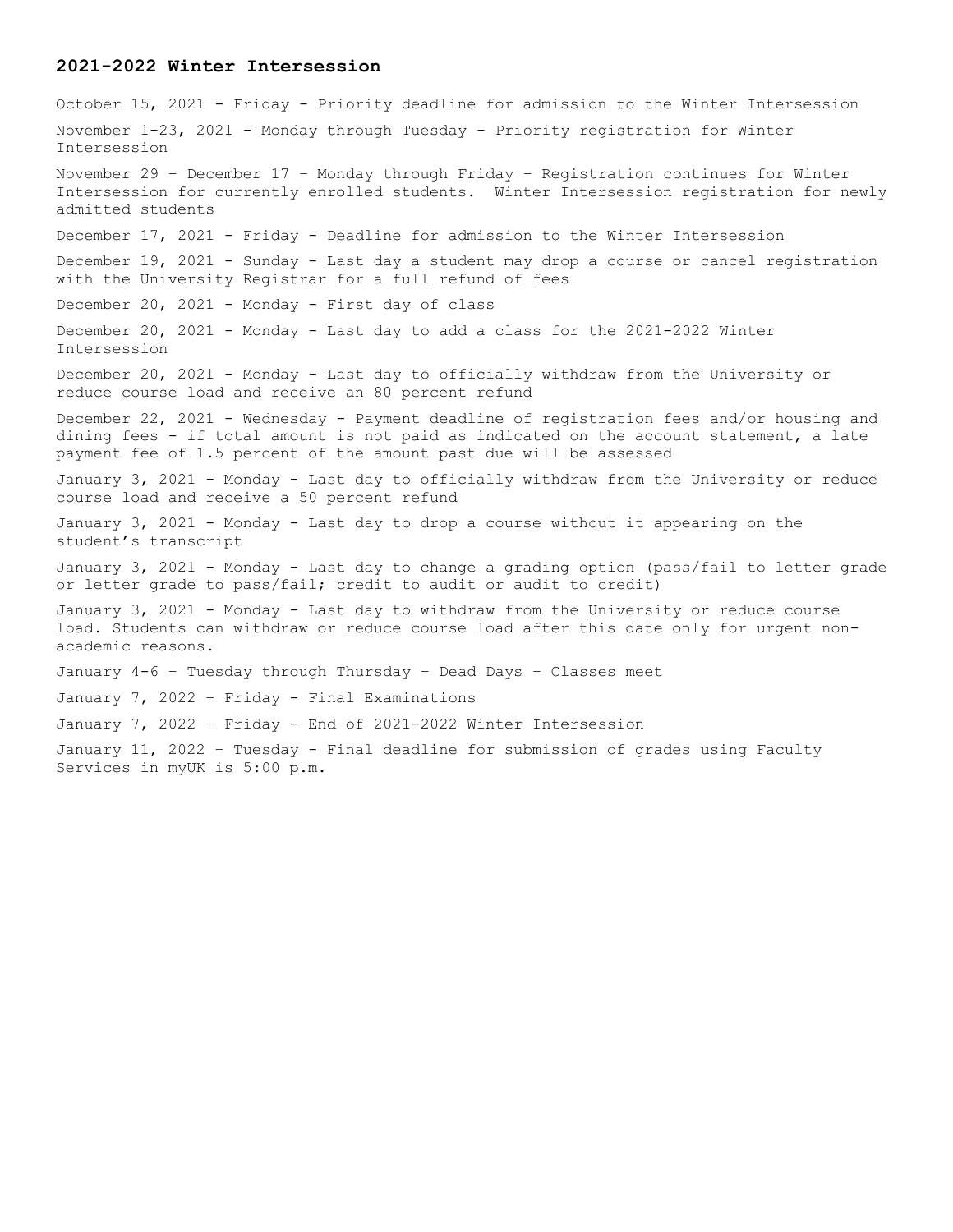### **2022 Spring Semester**

February 15, 2021 - Monday - Priority filing deadline for the 2021-2022 academic year for financial aid for entering freshmen March 15, 2021 - Monday - Priority filing deadline for the 2021-2022 academic year for financial aid for continuing and transfer students August 15, 2021 - Sunday - Deadline for international applications to be submitted to the Graduate School for the 2022 Spring Semester September 15, 2021 - Wednesday - Deadline for applying with college deans for reinstatement after a second academic suspension for the 2022 Spring Semester October 1, 2021 - Friday - Deadline for students to schedule an appointment for reinstatement in all colleges for the 2022 Spring Semester October 15, 2021 - Friday - Deadline for submission of application and all required documents to the Office of Undergraduate Admission for undergraduate applicants planning to attend November New Student Orientation (including registration for spring classes) October 15, 2021 - Friday - Deadline for undergraduate international applicants to submit 2022 Spring Semester application November 19, 2021 - Friday - New Student Orientation for freshmen, transfer, readmission students admitted for spring 2022 November 29, 2021 – January 9, 2022 Monday through Sunday - Registration for new program graduate students for Spring 2022 November 30, 2021 - Tuesday - Final deadline for submission of application and all required documents to the Office of Undergraduate Admission for undergraduate admission for the 2022 Spring Semester December 1-20, 2021 - Wednesday through Monday - Add/Drop for registered students for the 2022 Spring Semester December 6, 2021 - Monday - Deadline for applying for admission to the Graduate School for the 2022 Spring Semester December 6, 2021 – January 9, 2022 Monday through Sunday – Registration for new postbaccalaureate students for Spring 2022 December 8, 2021 - Wednesday - Last day for students in the Employee Educational Program registered through December 8 to submit EEP form to Human Resource Services to confirm 2022 Spring Semester registration and tuition waiver January 5-8 - Wednesday through Saturday – Opening-of-term add/drop for registered students January 7 - Friday - International Student New Student Orientation January 7 - Friday – K2 welcome program for incoming full-time undergraduate freshmen and transfers January 9 - Sunday - Last day a student may officially drop a course or cancel registration with the University Registrar for a full refund of fees January 10 - Monday - First day of classes January 10-14 - Monday through Friday - Late registration for returning students who did not priority register and new applicants cleared late for admission. A late fee is assessed students who register late. January 14 - Friday - Last day to add a class for the 2022 Spring Semester January 14 - Friday - Last day to officially withdraw from the University or reduce course load and receive an 80 percent refund January 14 - Friday - Last day for students in the Employee Educational Program who registered and/or changed schedules after December 8 to submit EEP form to Human Resource Services to confirm 2022 Spring Semester registration and tuition waiver January 17 - Monday - Martin Luther King Birthday - Academic Holiday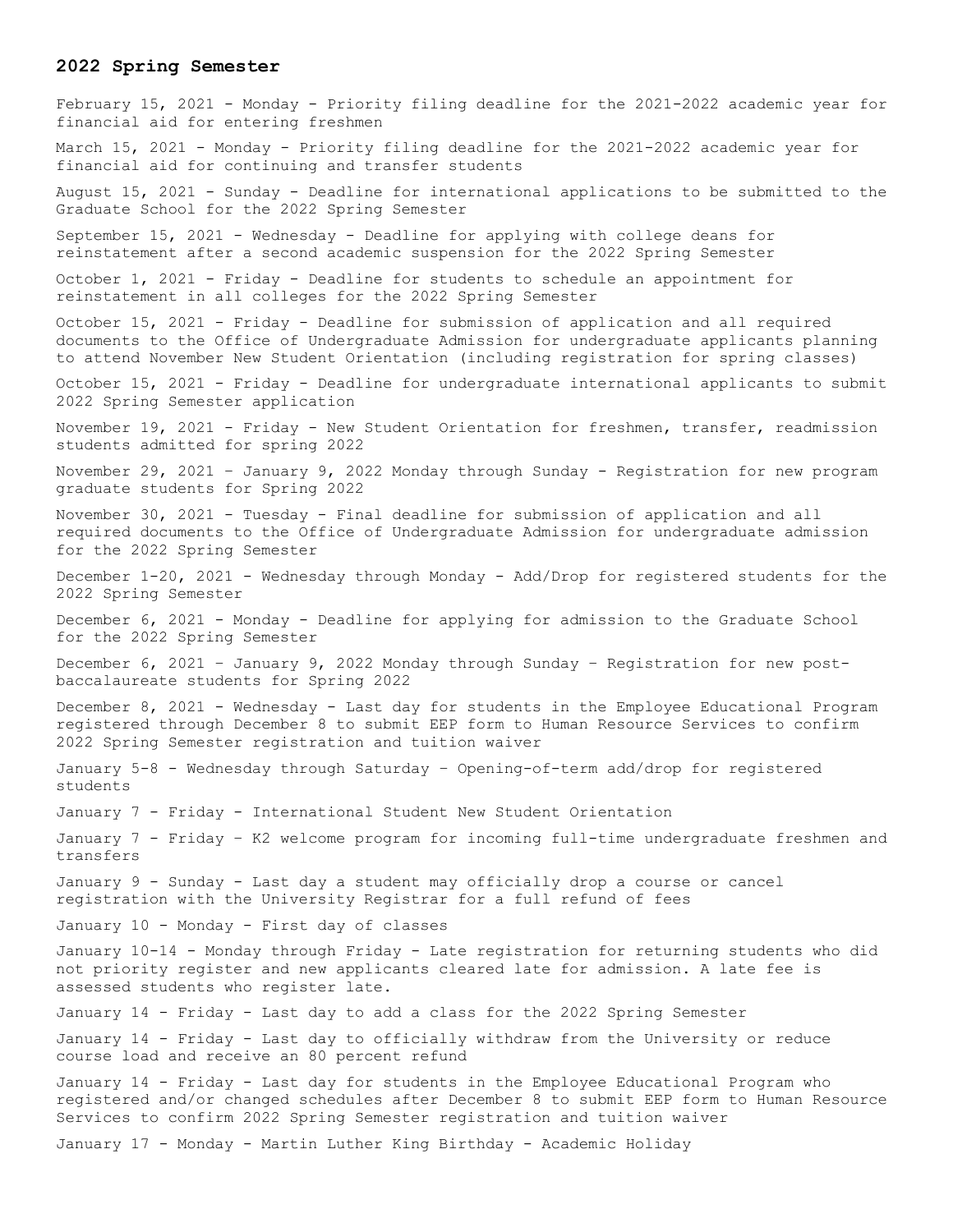January 22 - Saturday - Payment deadline of registration fees and/or housing and dining fees – if total amount due is not paid as indicated on the account statement, a late payment fee of 1.5 percent of the amount past due will be assessed January 28 - Friday - Last day to drop a course without it appearing on the student's transcript January 28 - Friday - Last day to change grading option (pass/fail to letter grade or letter grade to pass/fail; credit to audit or audit to credit) February 1 - Tuesday - Deadline for international applications to be submitted to the Graduate School for the 2022 Fall Semester February 9 - Wednesday - Last day to officially withdraw from the University or reduce course load and receive a 50 percent refund February 10 - Thursday - Deadline for submission of application and all required documents to the Office of Undergraduate Admission and University Registrar for change of residency status for 2022 Spring Semester February 20 - Sunday - Last day for doctoral candidates for a May 2022 degree to submit a Notification of Intent to schedule a final examination in the Graduate School February 28-March 14 - Monday through Monday - Midterm Grading window is open. The midterm grading window will close at midnight on March 14. February 28-April 20 - Monday through Wednesday – Students are prohibited from changing academic majors March 7 – April 19 – Monday through Tuesday - Registration for Fall 2022 and Summer 2022 for new students in the following categories: On-Line Certificate, Non-Degree Students, Certificate Non-Degree Students, Visiting Students, and On-line Degree Seeking March 14 - Monday - Midterm of 2022 Spring Semester – end of ninth week of classes March 14-19 - Monday through Saturday - Spring Vacation – Academic Holidays March 28-April 19 - Monday through Tuesday - Priority registration for the 2022 Fall Semester and the 2022 Summer Session March 28 - Monday - Last day to withdraw from the University or reduce course load. Students can withdraw or reduce course load after this date only for "urgent non-academic reasons." April 1 - Friday - Last day for filing an application for a May 2022 or August 2022 undergraduate or graduate degree online in myUK April 7 - Thursday - Last day for candidates for a May 2022 degree to schedule a final examination in the Graduate School April 8 - Friday - Deadline for applying for admission to the Graduate School for the 2022 Summer Session April 20 -June 19 - Wednesday through Sunday – Registration continues for currently enrolled students not registered for the 2022 Fall semester and add/drop for any currently enrolled students for the 2022 Fall semester. April 21 - Thursday - Last day for candidates for a May 2022 graduate degree to sit for a final examination April 25-May 9 - Monday through Monday - Final Grading window is open. Final deadline for submission of grades using Faculty Services in myUK is 5:00 p.m. April 27 - Wednesday - Last day of classes April 25-27 – Monday through Wednesday – Dead Days – Classes DO meet April 28-29 – Thursday and Friday – Reading Days – Classes do NOT meet April 29 - Friday – Last day candidates for a May 2022 degree to submit thesis/dissertation (ETD) for format review to the Graduate School via UKnowledge May 2-5 - Monday through Thursday - Final Examinations May 6 - Friday - End of 2022 Spring Semester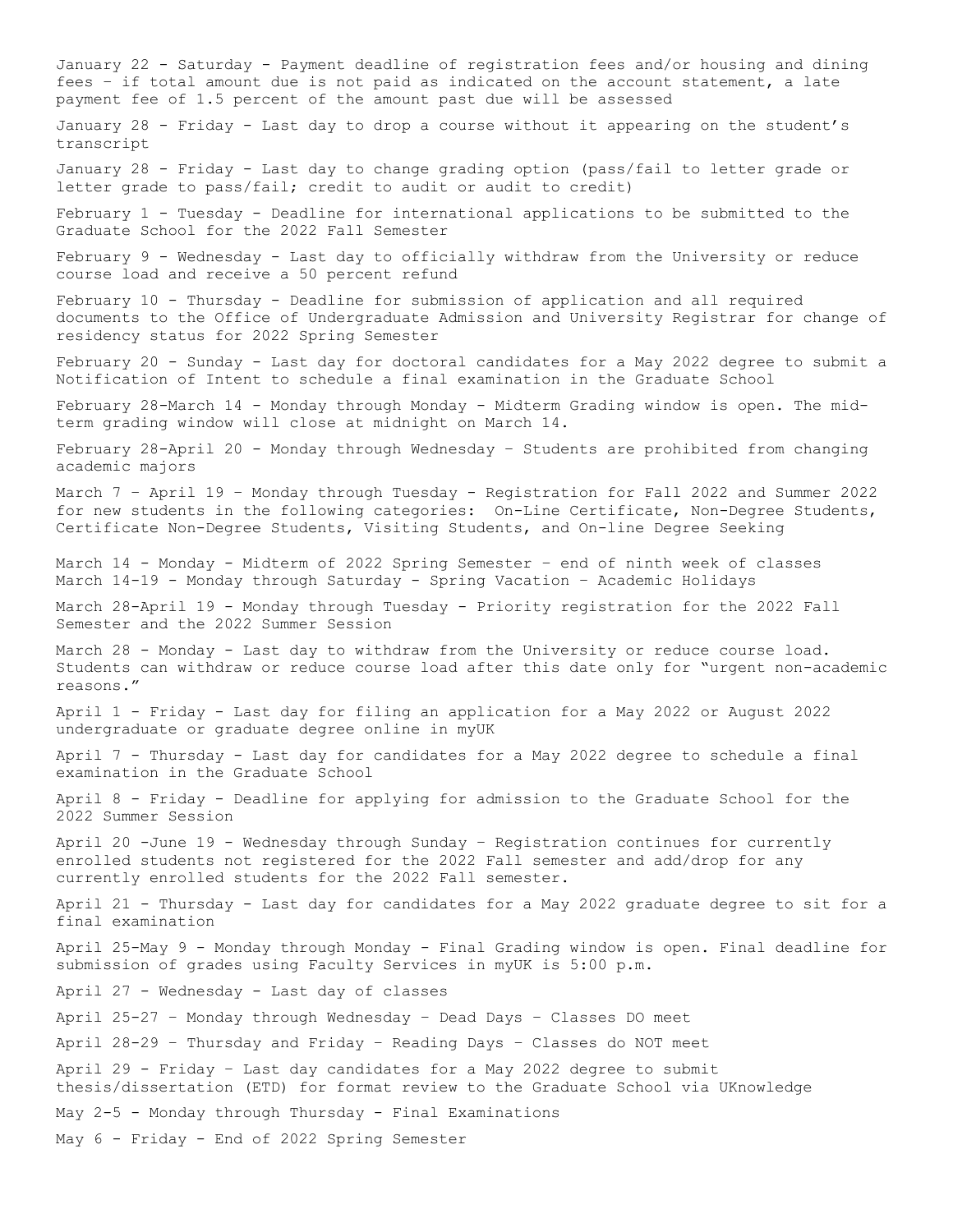May 6 - Friday – Last day for candidates for a May 2022 degree to submit final revised thesis/dissertation (EDT) for acceptance by the Graduate School for those students who first submitted April 29

May 6 and May 8 - Friday & Sunday - Commencement

May 9 - Monday – Final deadline for submission of grades using Faculty Services in myUK is 5:00 p.m.

SUMMARY OF TEACHING DAYS, SPRING SEMESTER 2022

|          | Mon.                     |                          |    | Tues. Wed. Thurs. Fri. |    | Sat.              |          | Teaching Days |
|----------|--------------------------|--------------------------|----|------------------------|----|-------------------|----------|---------------|
| January  | 3                        | 3                        | 3  | 3                      | 3  | 3                 | January  | 18            |
| February | 4                        | 4                        | 4  | $4\degree$             | 4  | 4                 | February | 24            |
| March    | 3                        | 4                        | 4  | 4                      | 3  | 3                 | March    | 21            |
| April    | 4                        | 4                        | 4  | 3                      | 4  | 4                 | April    | 23            |
| May      | $\overline{\phantom{m}}$ | $\overline{\phantom{m}}$ | -  |                        |    | $\qquad \qquad -$ | May      | -             |
| Totals   | 14                       | 15                       | 15 | 14                     | 14 | 14                |          | 86            |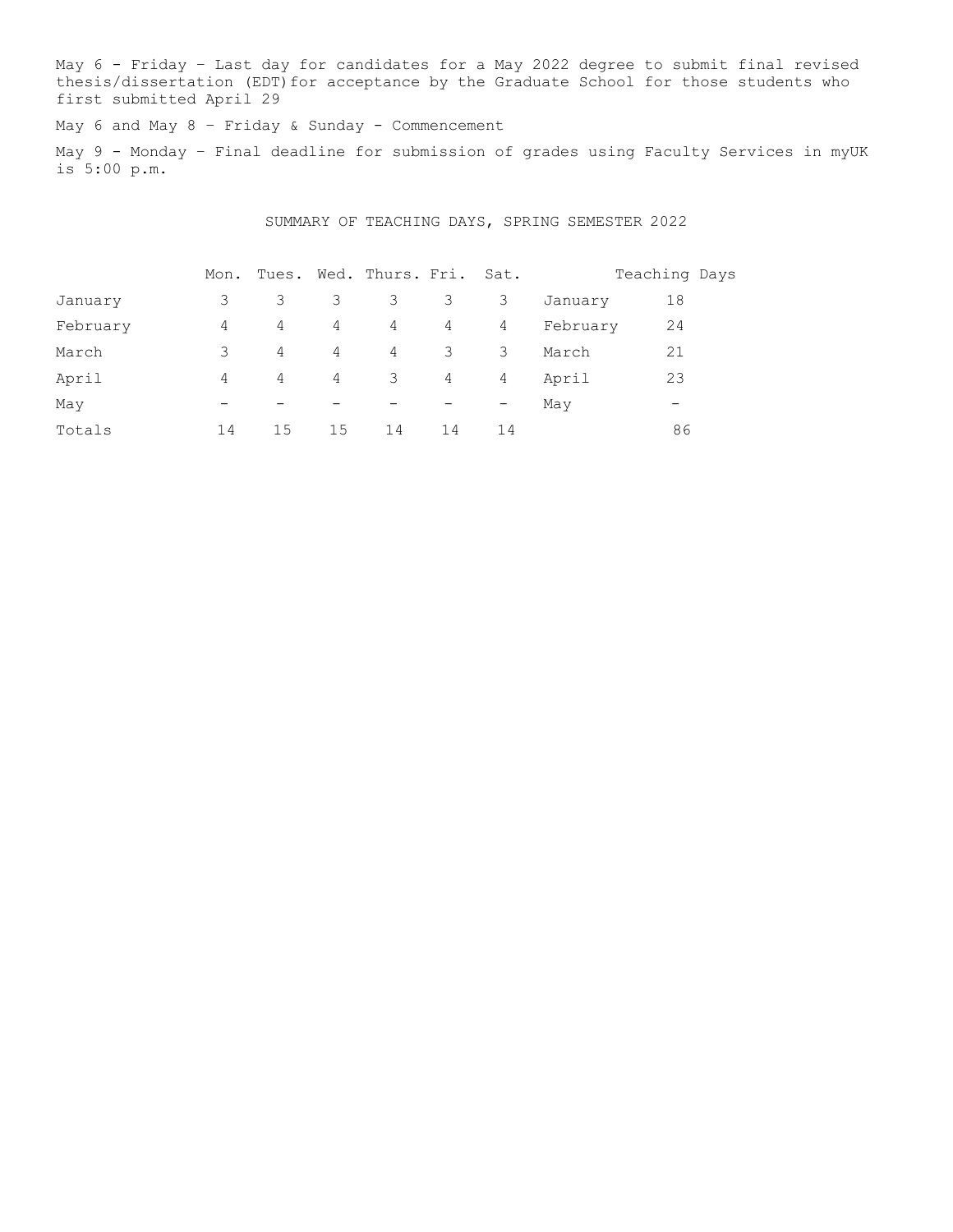#### **2022 Summer Session**

March 15 - Tuesday - Priority filing deadline for financial aid for the 2022 Summer Session April 1 - Friday - Last day for filing an application for an August 2022 undergraduate or graduate degree online in myUK April 9 - Saturday - Deadline for applying for admission to the Graduate School for the 2022 Summer Session April 15 - Friday - Deadline for submission of application and all required documents to the Office of Undergraduate Admission for undergraduate admission for the 2022 Summer Session April 20 – May 13 – Wednesday through Friday - 2022 Summer Session registration and add/drop continues for students enrolled in the 2022 Spring Semester May 13 - Friday - New Student Orientation and Registration for new and returning students May 15 – Sunday - Last day a student may officially drop a course or cancel registration with the University Registrar for a full refund of fees May  $16$  - Monday - First day of classes May 16-17 - Monday through Tuesday - Late registration for returning students not already registered and new applicants cleared late for admission. A late fee is assessed to students who register late. May 18 - Wednesday - Last day for students in the Employee Educational Program to submit EEP form to Human Resource Services for tuition waiver for the 2022 Summer Session May 29 - Sunday - Payment deadline of registration fees and/or housing and dining fees if total amount due is not paid as indicated on the account statement, a late payment fee of 1.5 percent of the amount past due will be assessed May 30 - Monday - Memorial Day - Academic Holiday June 14 - Wednesday - Deadline for submission of application and all required documents to the Office of Undergraduate Admission and University Registrar for change of residency status for the 2022 Summer Session June 20 – Monday – Juneteenth – Academic Holiday June 27 - Monday – Last day for doctoral candidates for the August 2022 degree to submit a Notification of Intent to schedule a final exam June 21-July 15 – Tuesday through Friday - Summer New Student Orientation for new freshmen, transfer students, auditors, non-degree and readmitted students enrolling for the 2022 Fall Semester July 4 - Monday - Independence Day - Academic Holiday July 16 - Saturday - Last day candidates for an August 2022 degree can schedule a final examination in the Graduate School July 29 - Friday - Last day for candidates for an August degree to sit for the final examination in the Graduate School July 29 - Friday - Deadline for applying for admission to the Graduate School for the 2022 Fall Semester August 1-15 - Monday through Monday - Final Grading window is open. The final deadline for submission of grades online in the grading portal is 5:00 p.m., August 15. August 4 - Thursday – Last day for candidates for an August 2022 degree to submit thesis/dissertation (ETD) for format review to the Graduate School via UKnowledge August 8-10 – Monday through Wednesday – Dead Days – Classes meet August 10 - Wednesday - Last day for students in the Employee Educational Program registered through August 4 to submit EEP form to Human Resource Services to confirm 2022 Fall Semester registration and tuition waiver